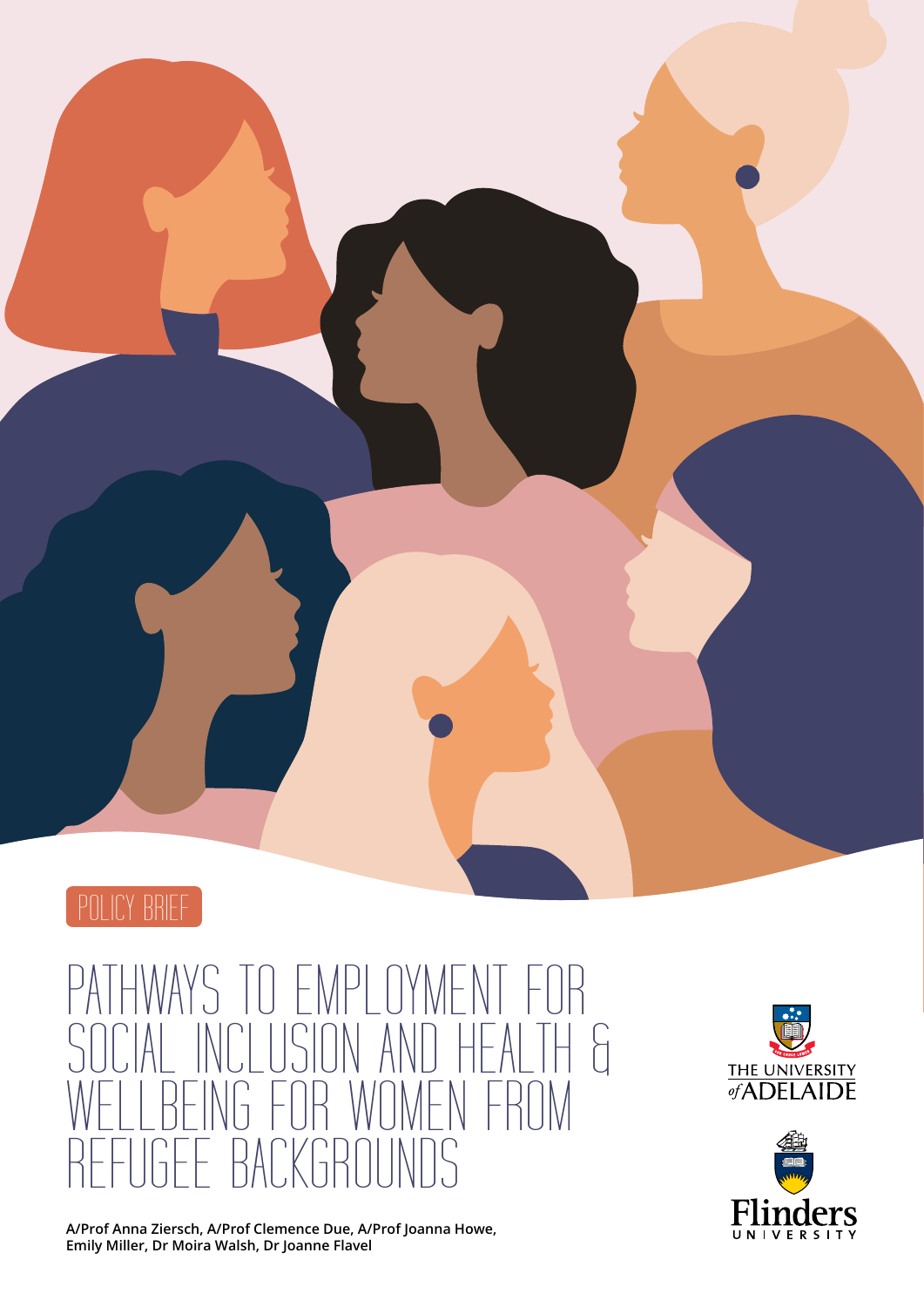### OVERVIEW

### PAID FMPLOYMENT HAS LONG BEEN RECOGNISED AS A PATH TO HEALTH, WELLBEING AND SOCIAL INCLUSION.

Women from refugee backgrounds who are building a new home in a resettlement country often have few pre-existing networks and little support. As such, securing appropriate paid employment can be especially critical for providing income, community, support and wellbeing. However, unemployment is high amongst refugees both globally and in Australia. For refugee women, the challenges in accessing and sustaining paid employment are more entrenched and systemic than for refugee men, or for other cohorts of migrants.

There is very little research examining the experiences of women from refugee backgrounds in relation to their employment, social inclusion and health and wellbeing.

This three-year research study conducted by Flinders University and the University of Adelaide (2018-2021) in Adelaide, South Australia (Kaurna land) investigated pathways to employment for social inclusion, health, and wellbeing for women from refugee backgrounds. Supported by a Reference Group of service providers and Community Advisory Group of members of refugee communities, we conducted interviews and focus groups with refugee women, service providers and employers, as well as analysing data from the Building a New Life in Australia longitudinal study of refugees in Australia.

Together, these strands enabled us to build a compelling and rich understanding of the experiences of women from refugee backgrounds in the Australian labour market and to develop key recommendations for how to better support refugee women in their employment journeys.

We are very grateful to the women who shared their experiences with us over three years, and the service providers and employers for their highly valued contributions. We would also like to acknowledge the project Reference Group and Community Advisory Group who helped to guide the project. We are also grateful for the input of Professor Alexander Reilly and for research assistance from Erin Green and Peta Callaghan.

This project was funded by the Australian Government Department of Social Services (DSS - see www.dss.gov.au) and used unit record data from the Building a New Life in Australia (BNLA) study conducted by DSS/AIFS. The findings and views here are those of the authors.

The research was undertaken on Kaurna land, and we pay respects to Kaurna elders past, present and emerging as traditional custodians with an ongoing spiritual and cultural relationship with this land.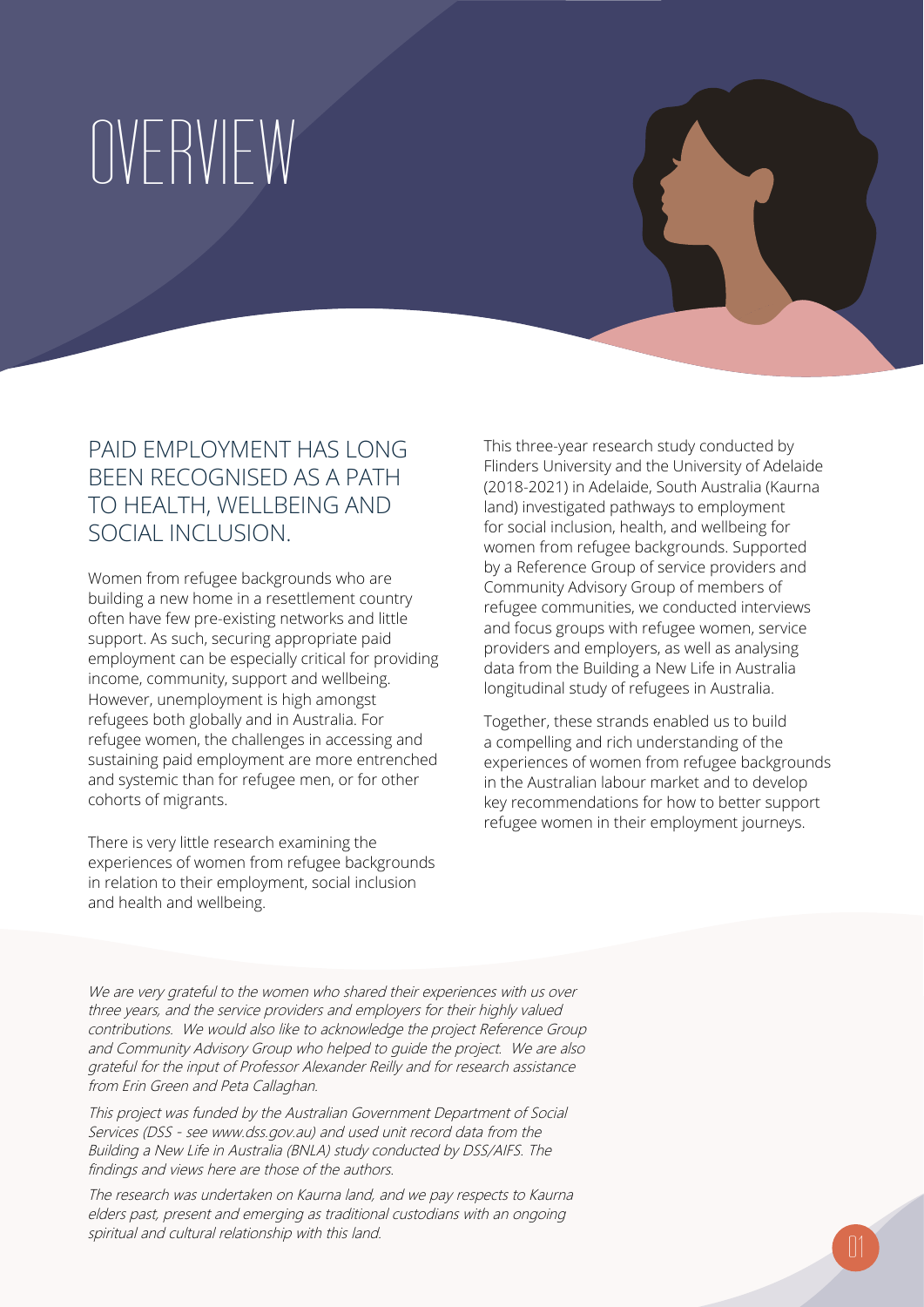## KEY FINDINGS



- **•** There are low rates of employment for refugee women and when employed, there is an overrepresentation of refugee women in lower skilled and lower paid insecure part-time work.
- **•** Myriad substantial barriers prevent refugee women from entering employment in Australia and sustaining meaningful involvement in the labour market over time. These include challenges arising from literacy and English language proficiency, recognition of prior skills and qualifications, childcare responsibilities, discrimination and exploitation, temporary visa status, mental and physical health issues, and limitations to existing job network supports and employment support services
- **•** A range of facilitators exist for refugee women in securing employment. These include a strong work ethic and motivation to work, significant engagement in education and training, social networks, access to mentoring and volunteering opportunities, provision of personalised tailored support, and employers with an ethos of employing refugee women and supporting them in the workplace.
- **•** Women from refugee backgrounds need targeted support into employment so that they do not permanently remain unemployed or become entrenched in low skilled employment which does not reflect their skills, experience and aspirations. Support is also needed to ensure they are not exposed to exploitation such as wage theft and discrimination.



A NUMBER OF RECOMMENDATIONS WERE FORMULATED WHICH REFLECT THE FINDINGS OF THE STUDY (SEE PAGE 8). THESE RECOMMENDATIONS ARE AIMED AT SERVICE PROVIDERS, EMPLOYERS AND GOVERNMENT AND PROVIDE A TEMPLATE FOR REDUCING THE BARRIERS AND EXPANDING THE FACILITATORS THAT ENABLE WOMEN FROM REFUGEE BACK-GROUNDS TO REALISE THEIR LABOUR MARKET POTENTIAL IN AUSTRALIA.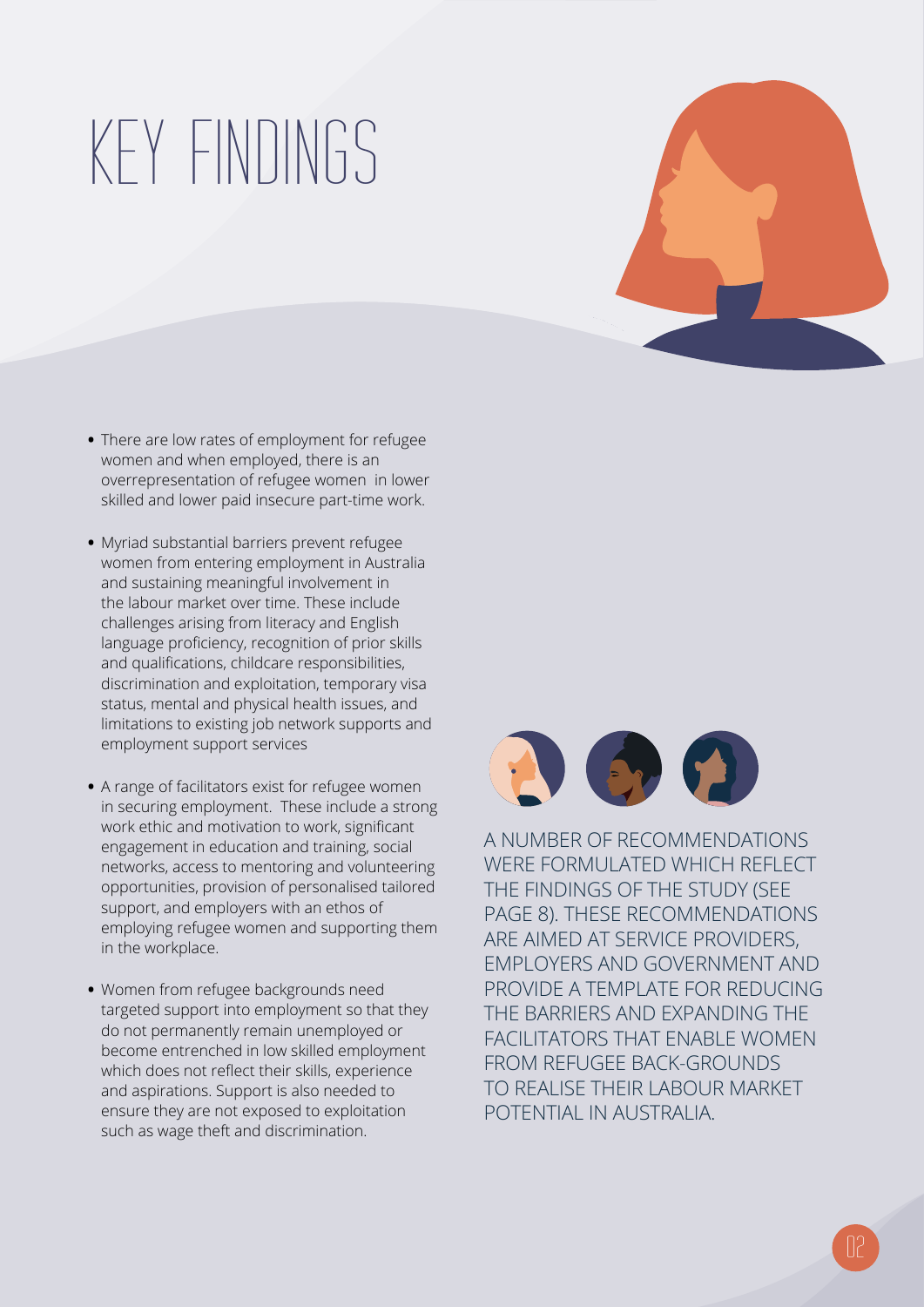# METHODOLOGY

### **Analysis of the Building a New Life in Australia (BNLA) longitudinal dataset**

Data from the BNLA study (2013-2018) were analysed as part of the project.1 The BNLA study was commissioned by the Department of Social Services (DSS) to trace the settlement journey of humanitarian migrants to better understand the factors that influence people's settlement processes.

The study collected information from 2,399 people (1,307 men & 1,092 women) who arrived with, or had been granted, a permanent humanitarian visa between May and December 2013. The respondents were followed each year for five years (or 'waves') with 1,881 people (995 men & 886 women) still in the study in the final 'wave'.

### **Qualitative three-year longitudinal study of refugee women**

The study included a longitudinal focus on women's experiences via qualitative interviews conducted in three waves over a two-year period (2019-2021). Forty-two women from Africa (N=6, Middle East (N=17), South Asia (N=8) and Latin America (N=11) participated in the first wave of interviews, with 30 women participating in all three waves of the longitudinal study. Interpreters were available if required.

### **Service provider and employer interviews**

Additional data were collected via individual interviews with 14 employers (10 women, 4 men) and 12 service providers (10 women, 2 men) working with women from refugee backgrounds.

### **Workshop consultation**

Preliminary findings from the project were presented to workshop attendees, who were invited to take part in focus group discussions regarding findings and recommendations. Thirtyfive individuals participated, including refugee and non-refugee focused service providers, community organisations, state and federal government representatives, employers of women from refugee backgrounds, and community members.

### NUMBERS OF QUALITATIVE PARTICIPANTS IN EMPLOYMENT

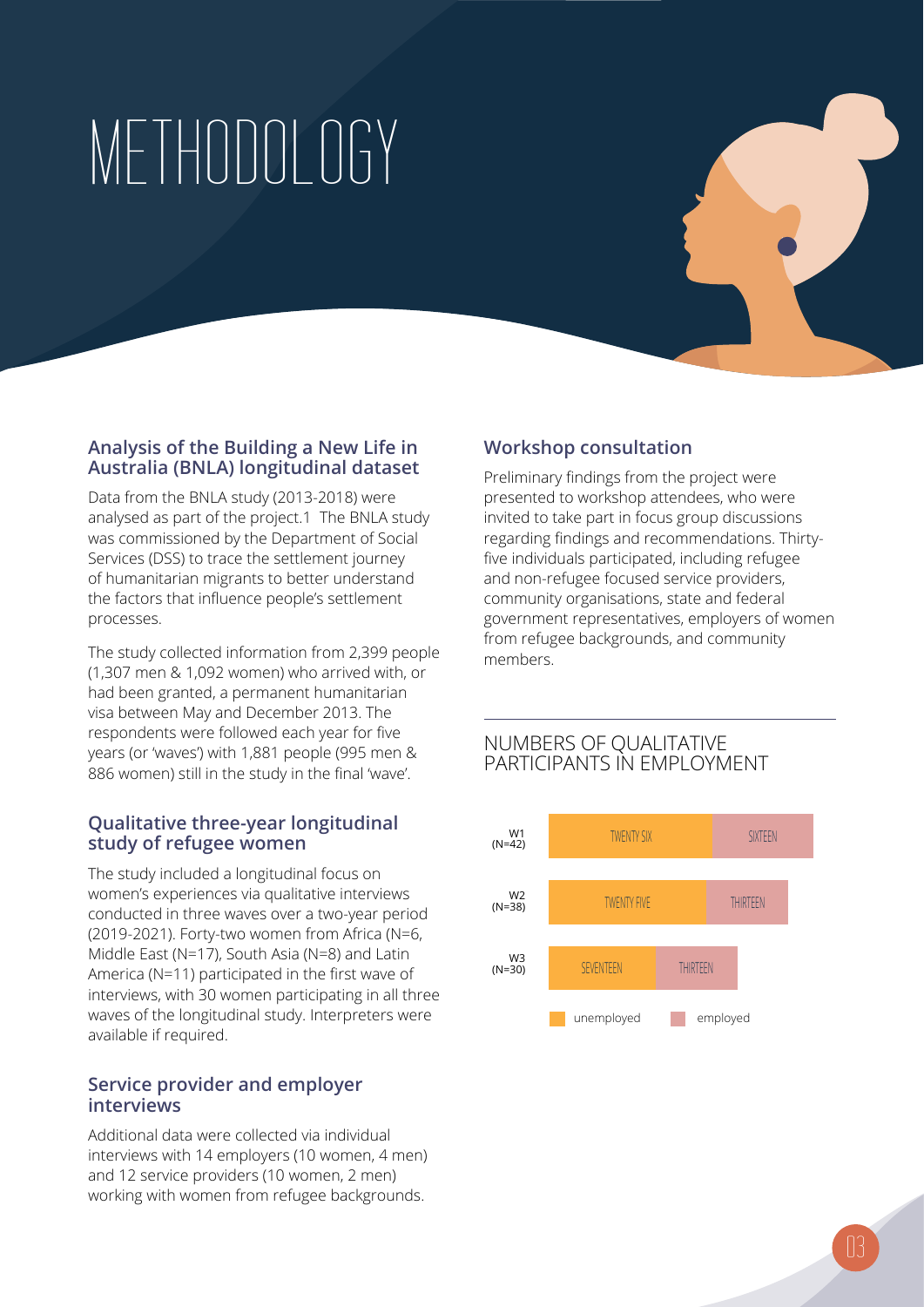### BNLA: QUANTITATIVE FINDINGS

### **Employment rates**

**•** Employment of refugee women rose from 1% in the first year (12 women) in Australia to 12.5% (111 women) 5 years later. However, each year the rate was lower than for refugee men and much lower than the general Australian population (Figure 1).

#### **Employment type and income**

- **•** Most refugee women employed in Wave 5 were community and personal service workers (33%) and labourers (27%). Technicians/trades workers represented 9% of women's employment, and 7% were employed as professionals. Employment for women was concentrated in lower-skilled occupations than was the case before migration.
- **•** In Wave 5 only 36% of the employed refugee women worked full time compared to 64% of employed refugee men. On average refugee women earned less money per week than men - 23% of employed women reported earning less than \$300 per week in employment income in Wave 5. In Wave 5 only 16% of employed women earned more than \$800 per week from employment compared with 45% of employed men.

### FIGURE 1: REFUGEE EMPLOYMENT (%, BNLA)

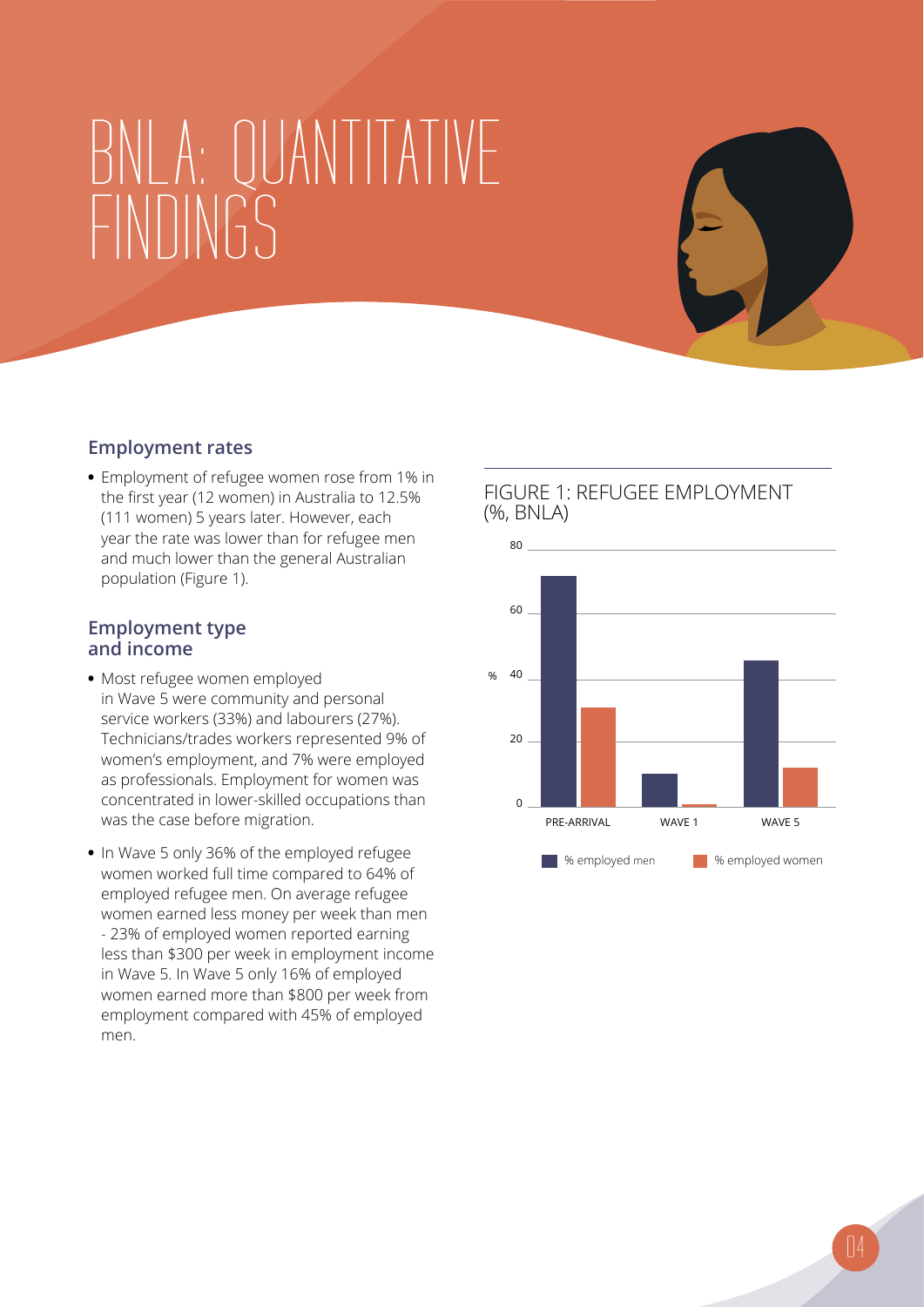### **Contract type**

- **•** For those employed the majority were employed casually, though men and women had higher rates of permanent or ongoing employment in Wave 5 (Table 1).
- **•** In wave 5, 30% of those women employed were employed on a permanent or ongoing basis and 16% had a fixed term contract. There was also a growth in self-employment for both men and women between Wave 1 and Wave 5. These changes in contract of employment indicate that refugees may be able to seek more varied employment opportunities after living in Australia for longer and after obtaining more experience in the Australian labour market (Table 1).

### **Employment, health and settlement outcomes**

- **•** Almost a quarter of refugee women reported that job opportunities in Australia were worse than they expected before arriving in the country.
- **•** Knowing how to look for a job in Australia improved over time but even after 5 years 38% of women still felt that they would not know how to look for a job at all.
- **•** Health was associated with employment outcomes. In Wave 5 those reporting worse health were less likely to be working - 19% of refugee women who were in good/very good/ excellent health were employed compared to 5% of refugee women who were in fair/ poor/very poor health. In Wave 5, less than six per cent of refugee women in paid work had probable serious mental health illness, compared to over 21% who were not in paid work.
- **•** 25% of women reported that difficulties finding work had made settling in Australia more difficult, even after five years of settlement

### TABLE 1: CONTRACT IN JOB/MAIN JOB, FOR THOSE EMPLOYED (%, BNLA)

|                    | <b>MEN</b>     | <b>WOMEN</b>   |
|--------------------|----------------|----------------|
| WAVE 1             |                |                |
| Self-employed      | 6              | $\overline{0}$ |
| Fixed-term         | 5              | 25             |
| Casual             | 63             | 42             |
| Permanent/ ongoing | 18             | 17             |
| Other              | 5              | 8              |
| Don't know/Missing | $\overline{4}$ | 8              |
| WAVE 5             |                |                |
| Self-employed      | 12             | 8              |
| Fixed-term         | 11             | 16             |
| Casual             | 41             | 32             |
| Permanent/ ongoing | 33             | 30             |
| Other              | 3              | 12             |
| Don't know/Missing | 1              | $\overline{2}$ |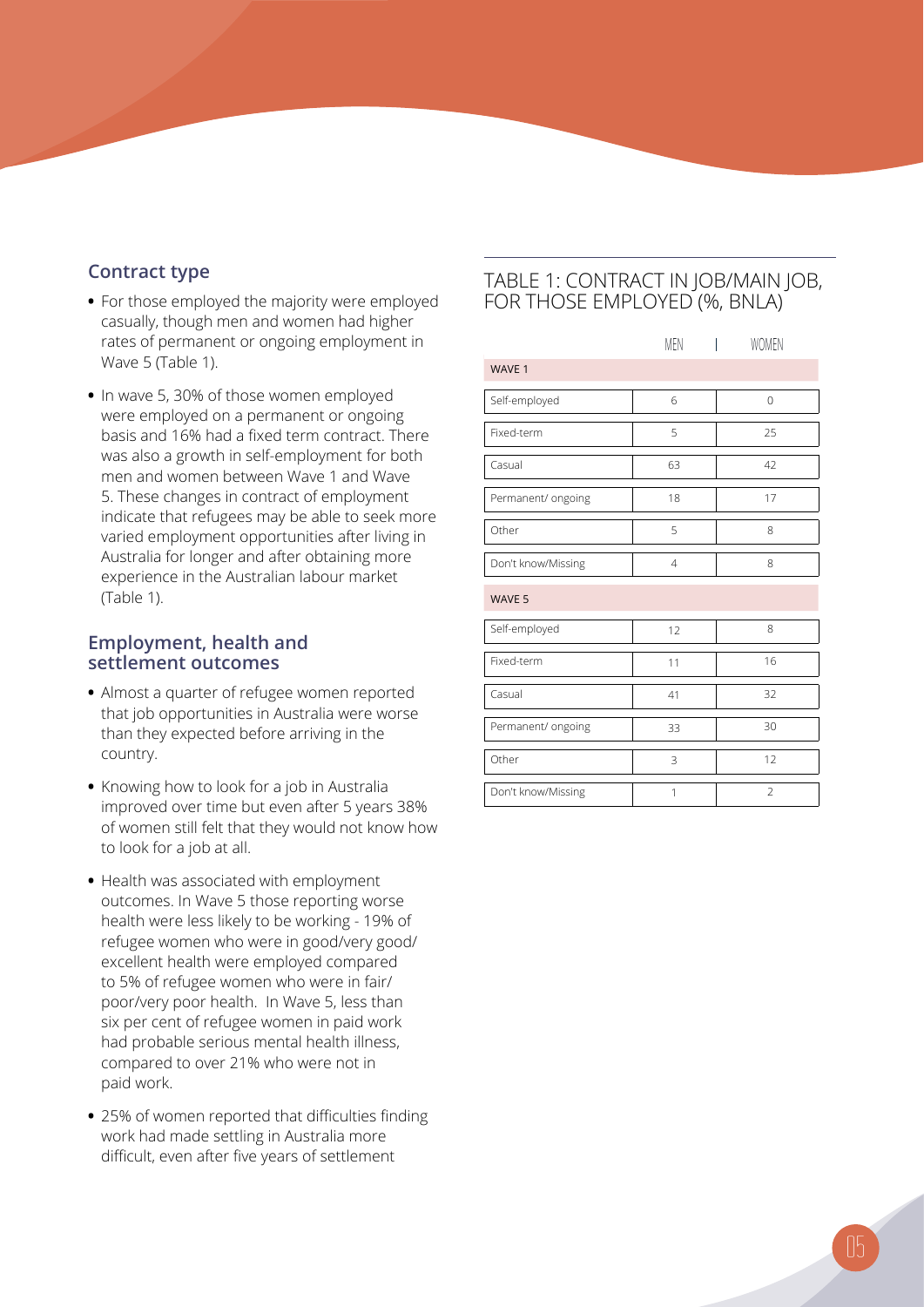### BARRIERS AND FACILITATORS TO SECURING WORK

REFUGEE WOMEN HAVE DIVERSE BACKGROUNDS IN TERMS OF THEIR PAST EMPLOYMENT HISTORY, EDUCATION AND SKILLS AND CULTURAL EXPECTATIONS AROUND WORK.

The interviews and focus groups with refugee women, service providers, and employers found a range of key barriers and facilitators to securing work and ongoing employment that were varyingly relevant for different groups.

The longitudinal qualitative analysis of participants' experiences identified that these barriers and facilitators could also vary over time and that employment experiences were interrelated with other life circumstances. Around half of the women had improving employment experiences where they either gained employment over the course of the study or were progressing along employment pathways through education; almost a third had generally negative or worsening experiences seeking work or being in work that was damaging for health and wellbeing; and the remainder had a mixture of positive and negative experiences.

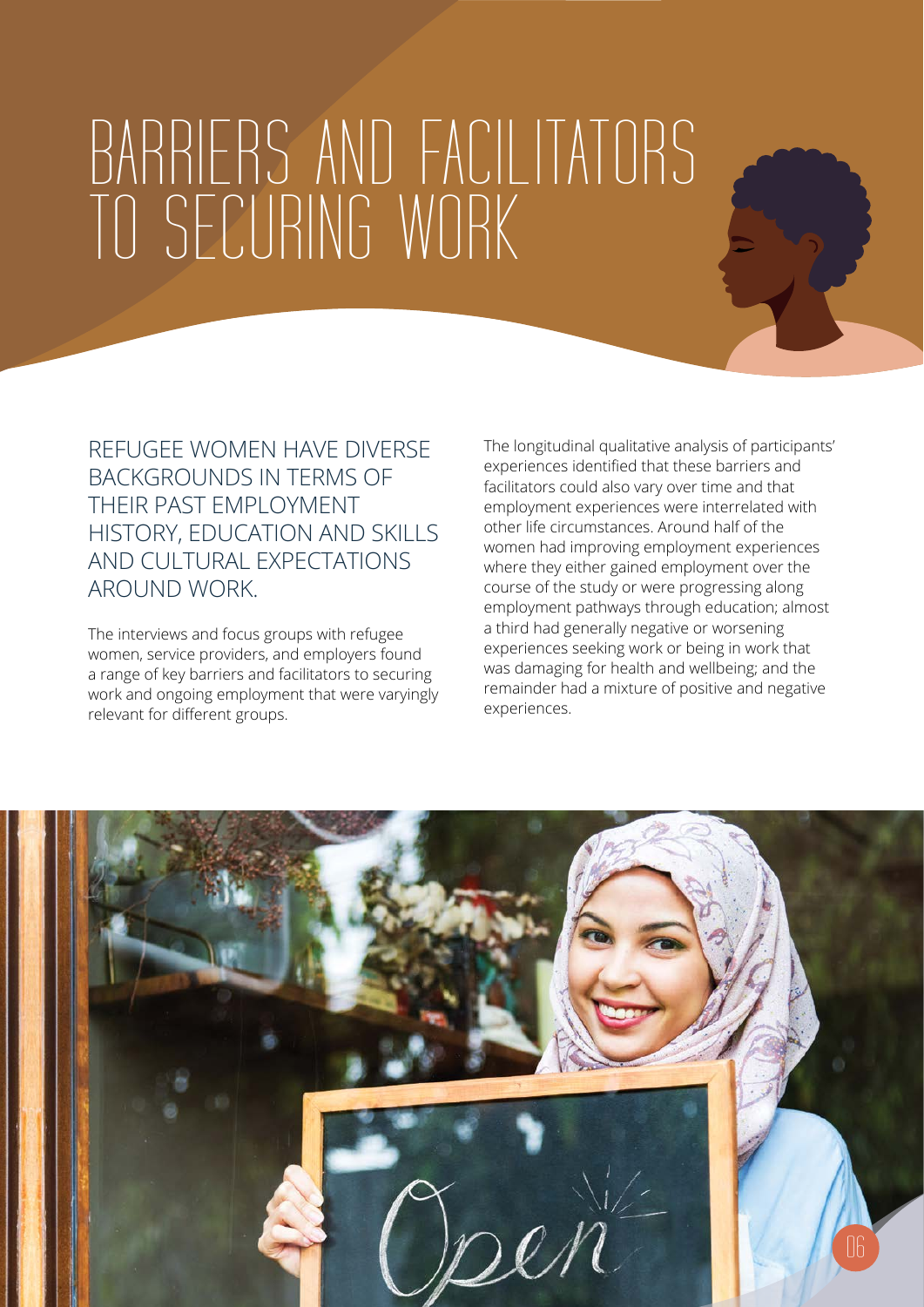### **Barriers**

- **•** English language proficiency was crucial for employment, and barriers to developing English language skills included challenges accessing sufficient language tuition due to caring responsibilities, inadequate length or flexibility of classes, or additional work required for preliterate learners.
- **•** Skills, education and qualification requirements were a barrier, where employers required certification for particular jobs. Those women who had overseas work experience and qualifications encountered difficulties getting these recognised in Australia. Lack of local experience and referees was a barrier and meant many women without Australian work experience had no way to get this experience.
- **•** Women with children were keen to find work that suited their families. There was a perceived lack of jobs to fit with care responsibilities and study commitments (including English lessons). Racial and religious discrimination in seeking work was noted by women, and discrimination and exploitation within jobs was also frequently mentioned, with some women experiencing work environments that placed them in physically challenging or risky situations. Reporting mechanisms were insufficient to manage these situations.
- **•** Temporary visas limited access to employment services, as well as limiting other support services available. These visas at times restricted women's ability to seek work (when visas explicitly barred this) and also placed a large ongoing mental health burden on women who were concerned for their futures.
- **•** Some women had caring responsibilities for family members with disabilities, which limited their options for study or for work. Others had their own health needs and although many were accessing health services for physical needs more generally, some were increasingly facing mental health challenges. Stressors affecting mental health were exacerbated by multiple layers of challenge including unemployment, discrimination, worry due to insecurity, or a range of pre- and post-migration difficulties.
- **•** Limitations to existing job network supports and mixed experiences of other employment support services were reported. Employers said that job providers often assigned them workers that were not right for the job and did not provide ongoing support.

*I don't know how to start and with who to talk. You know not everybody can –can talk that kind of stuff. So, you need people like more to support you and guide you more and be with you till, you know, until you get a job.*

#### **Refugee participant**

*Communication would be a big one, more so just for their own safety. There's a lot of things that they have to sign and understand when they come on site [...] we can't be confident that they'd be very safe on the floor.*

**Employer, Food production**

*I worked a lot with the Muslim community, and it was just oh women, oh yeah childcare, oh cleaning and personalised care. Some of these women are standing there with Master's Degrees and we're sort of like, come on, you know, at least try to find something somewhere in between […] I think there's a big gap of advocacy for them.*

#### **Service provider**

*A lot of people, you know, they've been working cash. You see a lot of employers, for example, abusing the migrants and refugees.* 

**Service provider and the service provider of**  $\Box$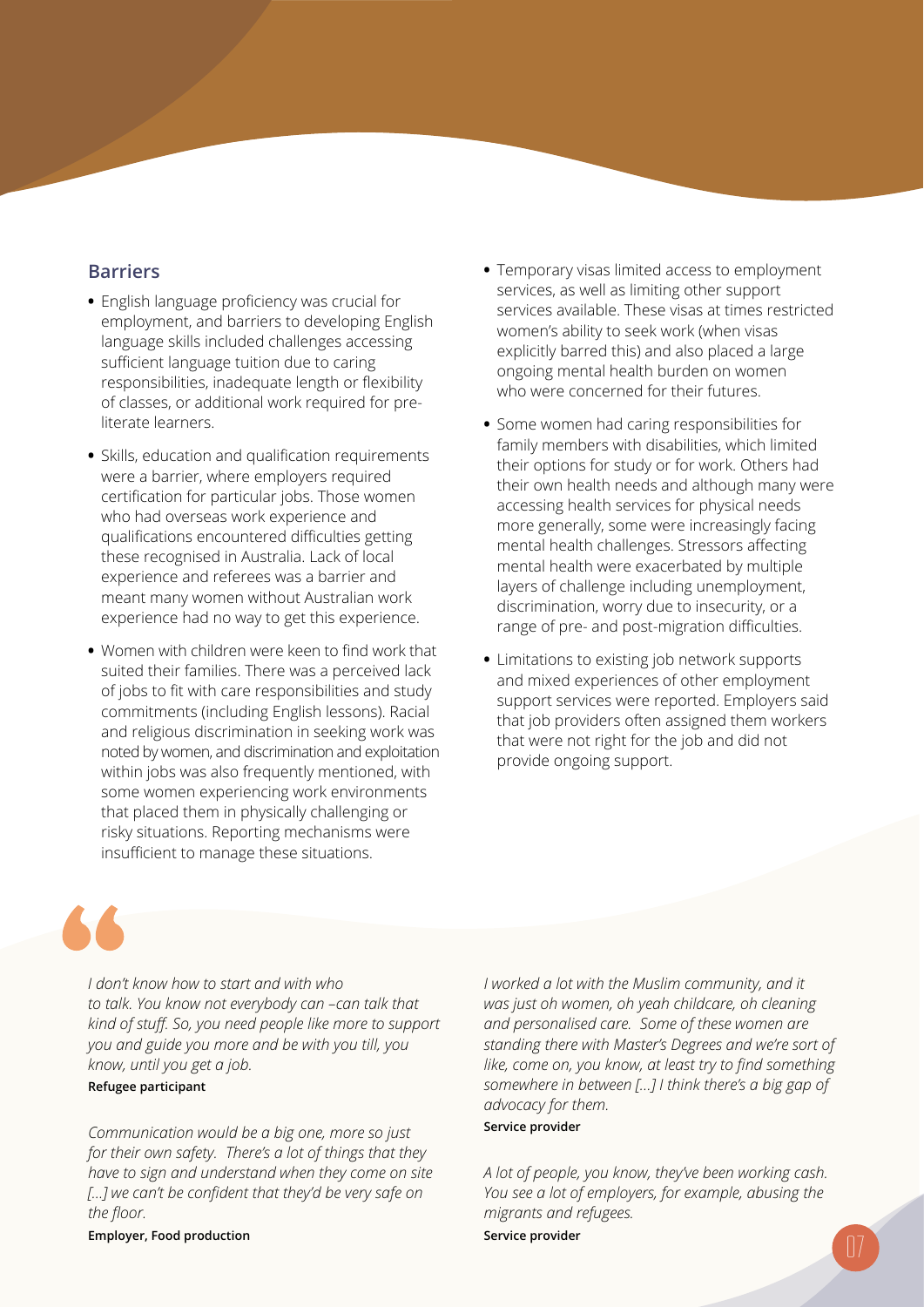### **Facilitators**

- **•** Women were very motivated to work and had a strong work ethic which was noted by women themselves as well as service providers working with women from refugee backgrounds.
- **•** Women who lived with family members or who were in close contact with their broader community had good supports for wellbeing.
- **•** Many women were studying and had clear goals for pathways to employment. Access to English language courses were important first steps for those learning English, and following on from that access to other types of study provided both a mechanism for improved employment prospects as well as an avenue to build wellbeing through hopes for the future.
- **•** Social networks were key facilitators for information sharing, and women learned about potential jobs through these social connections. Social networks also helped women to learn where to go for emotional and practical support once they secured a job.
- **•** At a service level, access to volunteering opportunities and mentoring, and key relationships between services and employers were also important. Women in close contact

with services discussed how these services helped them to access social networks, to develop understanding of Australian systems, to connect to education pathways, or to link to volunteering work or paid work in some instances. Services providing support for other settlement issues such as housing or health care were important as these factors intersected with employment pathways.

- **•** Personalised tailored support that addressed pre- and post-migration stressors including mental health issues helped to assist women into employment and those that continued to support women (and their employers) after a job was acquired were most successful in securing sustainable employment outcomes.
- **•** Employers with a strong ethos to help refugee women into employment were particularly successful in facilitating good employment outcomes, and workplace practices such as the provision of buddy shifts, the use of interpreters and translating important documents into key languages, creating open lines of communication between workers and employers/management and appropriate supervision and direction were all also identified as helping women once in work

*"Having relationships with employers, that's a number one […] Not just any employer – employers who are accepting of migrants or refugees, who are willing to support them to help them grow in their new life that they are creating for themselves."*

#### **Service provider**

*"Because of [employment support service] they've come ready, prepared for the interview […] we find [with] [service], they come with all their clearances, so we don't have to chase."*

**Employer, disability care**

*"Through our nonaccredited training, a bit of mentoring, we just gave that confidence boost that they needed. Now they're engaged in employment, they're very happy doing the work."*

#### **Service provider**

*"I met some good friends through [community organisation]. I made a friend that they are really good to us now and they have a publishing company [...] I've done some projects for them."*

**Refugee participant**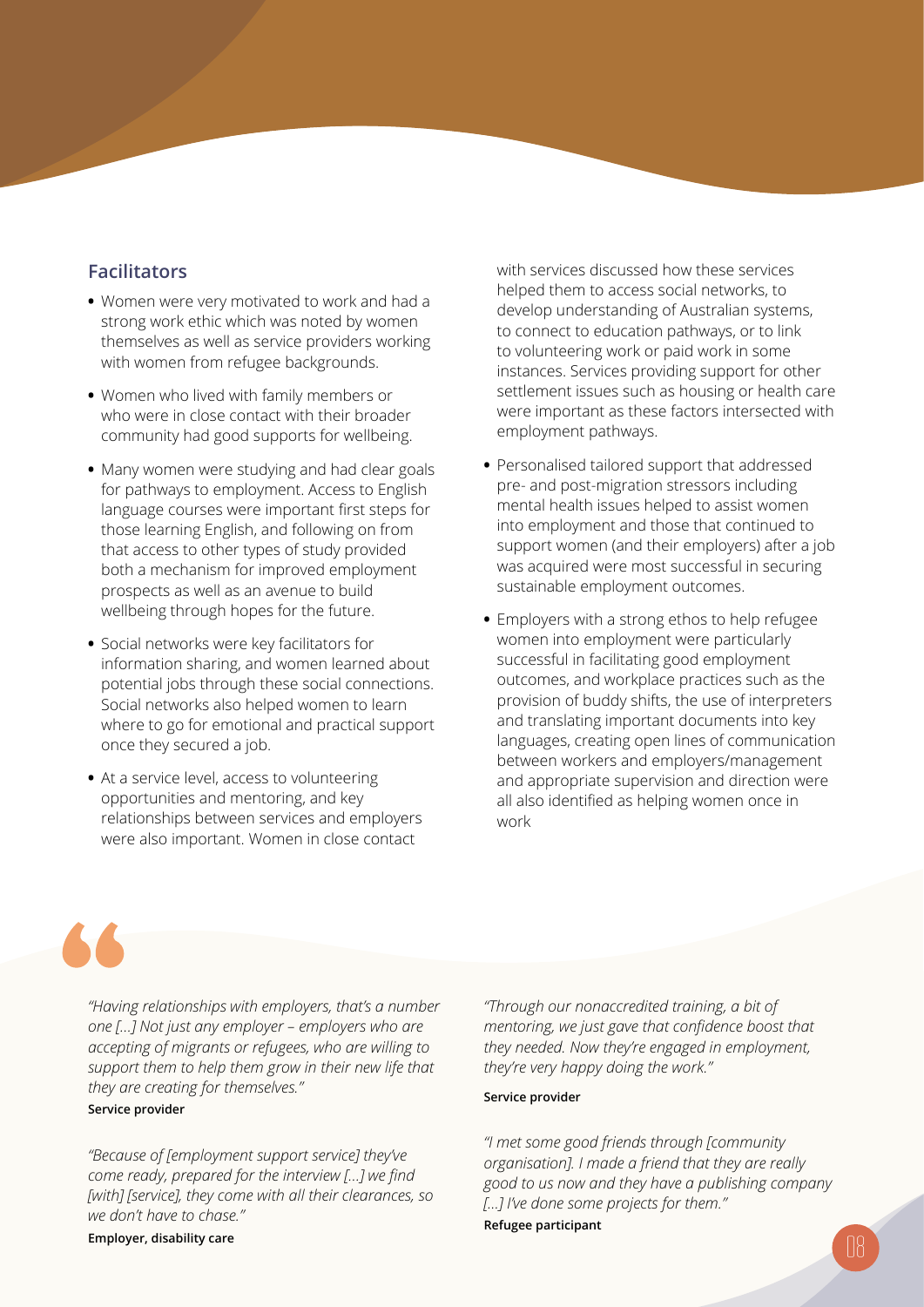# RECOMMENDATIONS

### SIXTEEN RECOMMENDATIONS WERE FORMULATED TO ALIGN WITH KEY FINDINGS FROM THE STUDY.

Although in some cases these recommendations are capable of broad application across all migrant groups, they are particularly important for women from refugee backgrounds given the multifaced and specific barriers to employment they face, as well as their unique health considerations.

The recommendations for facilitating health promoting employment for refugee women are divided into three sections:

- **•** adjustments to the various forms of services available to refugee women;
- **•** ways for employers to create and manage employment opportunities for refugee women, and;
- **•** policy and regulatory reform to address the systemic barriers facing refugee women from engaging in paid work.

### **RECOMMENDATIONS, SECTION 1: REFORMING SERVICES**

This section focuses on adjustments to the various forms of services available to women from refugee backgrounds. Many of our recommendations build on existing initiatives and services, which require ongoing and sustained funding. Others require more wholesale reform. Implementing these recommendations will require cooperation between government and service providers.

**1.** Our research found that there were a range of service providers providing employment assistance, and those providers whose work was informed by holistic, wrap-around approaches with ongoing support were more effective in helping women into work. This was because these services typically understood the need to address the mental health and personal circumstances of individual refugee women as essential building blocks to ensuring transition into work and the sustainability over time.

*Sustained funding should be provided for wellpublicised, accessible and personalised refugeespecific employment services that provide wraparound services to address the individual needs of women from refugee backgrounds, and have inclusive eligibility criteria including for those on temporary visas. This includes but is not limited to:* 

- *• in-house support for mental and physical health issues*
- *• where necessary, appropriate referrals with follow up for mental and physical health issues*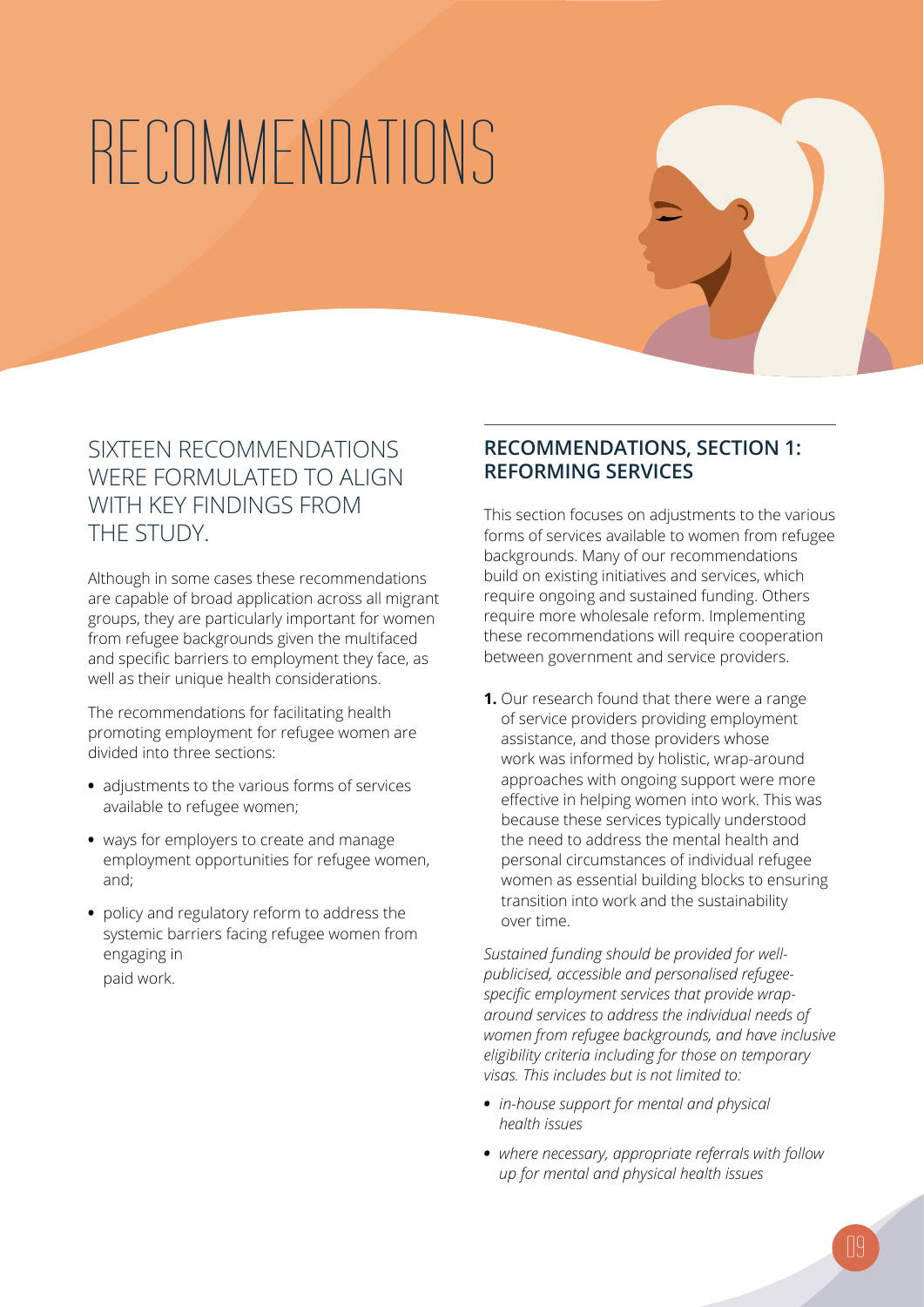- *• addressing other barriers to employment where women with refugee backgrounds often face particular challenges, including transport, childcare and housing (e.g. supporting women to obtain a driver's licence, including assisting with access to bi-lingual driving instructors)*
- *• traditional employment development and support through assisting with resumes and cover letters and interview preparation*
- *• ensuring access to interpreters in support services*
- **2.** There are substantial complexities in the background, experiences and trajectories of refugee women. Many women in our study reported pre-settlement experiences of exposure to traumatic events, post-settlement stressors, family separation, domestic and family violence and stigma in accessing health services.

*All services working with women from refugee backgrounds should be trauma informed and recognise specific needs around gender. In some cases it might be more appropriate to have specific women's sessions/services but more generally a person-centred approach should have awareness of gendered barriers and facilitators to employment and the impact of the refugee experience.*

**3.** Refugee women come from diverse backgrounds and it is essential that this diversity is captured in the way that services engage with refugee women.

*Services working with refugee women must have processes for community involvement in service design and ensure a broad range of community voices are included and consulted.*

**4.** English language proficiency is a key driver of labour market success for migrants. Refugee women are no exception but typically are less proficient in English than other categories of migrants upon arrival in Australia and face additional challenges in becoming proficient. Our analysis of the BNLA data found even a small increase in oral language ability had a substantial impact in improving access to employment.

In our qualitative study we observed many barriers to refugee women becoming proficient in English, including basic literacy, limited access to classes, childcare and other family responsibilities which made class attendance difficult, transportation constraints, which prevented getting to class and the costs associated with learning English, as well as the financial impediments to move immediately into employment.

*Building on existing service provision, it is important that refugee women are given access to tailored English language support and training which prepares them for working in the Australian labour market, and is flexibly delivered to address barriers and reflects varied literacy and education levels. English-language training options should include work-focused language development and modules around norms for workplace expectations in Australia.* 

**5.** Our study found that refugee women, despite often having academic and professional qualifications and work experience in their home country, were typically employed in lowskilled, low-wage work in Australia in industries such as hospitality, cleaning and aged care.

*Women from migrant and refugee backgrounds should be provided opportunities to develop relevant skills and professional experience and to have their overseas-gained experience, skills and qualifications valued and recognised. Although there have been examples of successful programs to develop pathways for some refugee women to pursue a professional career, the approach to date has been piecemeal and there needs to be a more consistent and comprehensive approach to recognising prior experience, skills and qualifications and supporting refugee women to develop meaningful and sustainable careers.*

**6.** Mentoring provides an alternative recruitment opportunity for women from refugee backgrounds as it allows them to develop important connections and networks which can assist their entry into the labour market. Participants in our study highlighted mentoring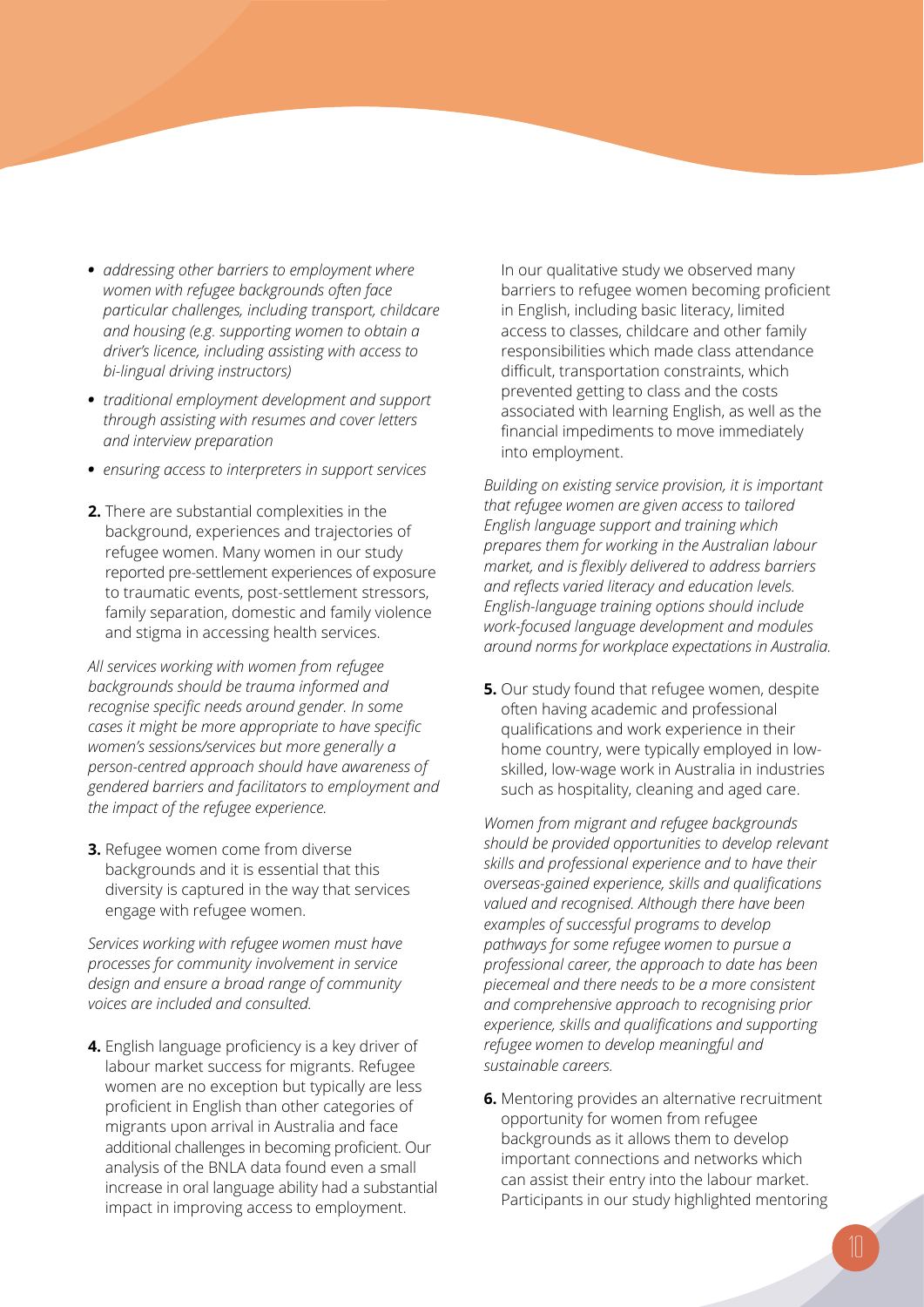as a critical element in assisting women to build confidence and gain employment and/or health promoting pathways to employment. Mentoring is particularly vital for refugee women who typically lack local networks and contacts.

*Women from refugee backgrounds should be provided with support to enter into tailored and targeted mentoring relationships and build networks that could lead to employment.*

**7.** Humanitarian migrants are the most entrepreneurial people in Australia, with 10 per cent of their income coming from business earnings.2 Participants in our study reported that connections to services that provided advice and practical assistance on how to start a small business were critical in understanding how to access a loan, grants and other support in Australia.

*Women from refugee backgrounds with entrepreneurial aspirations should be able to access practical and financial support for establishing a small business. This support needs to encompass childcare support and access to the childcare subsidy in the business development stage, mentoring in setting up a small business and concrete advice and assistance in securing financial support, setting up a business, applying to register a business and complying with tax and other regulatory requirements.* 

**8.** Women from refugee backgrounds are often unaware of their workplace rights under Australian law. We observed that refugee women in our study experienced workplace exploitation and discrimination, including underpayment, excessively short or long shifts, overwork, harassment at work and a limited awareness of work rights and avenues to report grievances. Our interviews with service providers confirmed this power imbalance and the vulnerability of refugee women in the workplace.

*Service providers should be given funding to provide an induction to refugee women on their workplace rights, entitlements and available support services such as the Fair Work Ombudsman and unions. Once placed in employment, refugee women should be allocated* 

*a support person within the service provider or an external professional mentor outside of the employer who can provide ongoing support and assistance.*

### **RECOMMENDATIONS, SECTION 2: IMPROVING AND BUILDING EMPLOYERS' CAPACITY AND PRACTICE**

Employers have a critical role in providing opportunities for women from refugee backgrounds into the labour market and ensuring that this cohort are able to access meaningful and sustainable work. We recommend a number of changes to the practice of employers in creating and managing employment opportunities for women from refugee backgrounds that we believe employers can, and should, implement themselves, along with the support and funding of government and service providers.

**9.** Providing incentives and supports to employers so that they can assist refugees through a range of alternative recruitment strategies is essential for ensuring there are pathways into employment for women from refugee backgrounds.

*Employers should be provided with support to recruit women from refugee backgrounds (including for appropriate volunteering opportunities that enhance employability). Ongoing support is also required to assist the employer and the employee after an employment relationship has been formed. Employers should be provided with information on the challenges faced by refugee women and the types of structural and substantive supports that employers can provide to assist women with their transition into the workplace.*

**10.** Our study found that both during the recruitment phase and once in employment, women participants had experienced instances of exploitation, in particular in relation to racism and discrimination. There is a need for employers to develop positive workplace cultures which promote diverse ways of facilitating the inclusion of women from refugee backgrounds at all levels.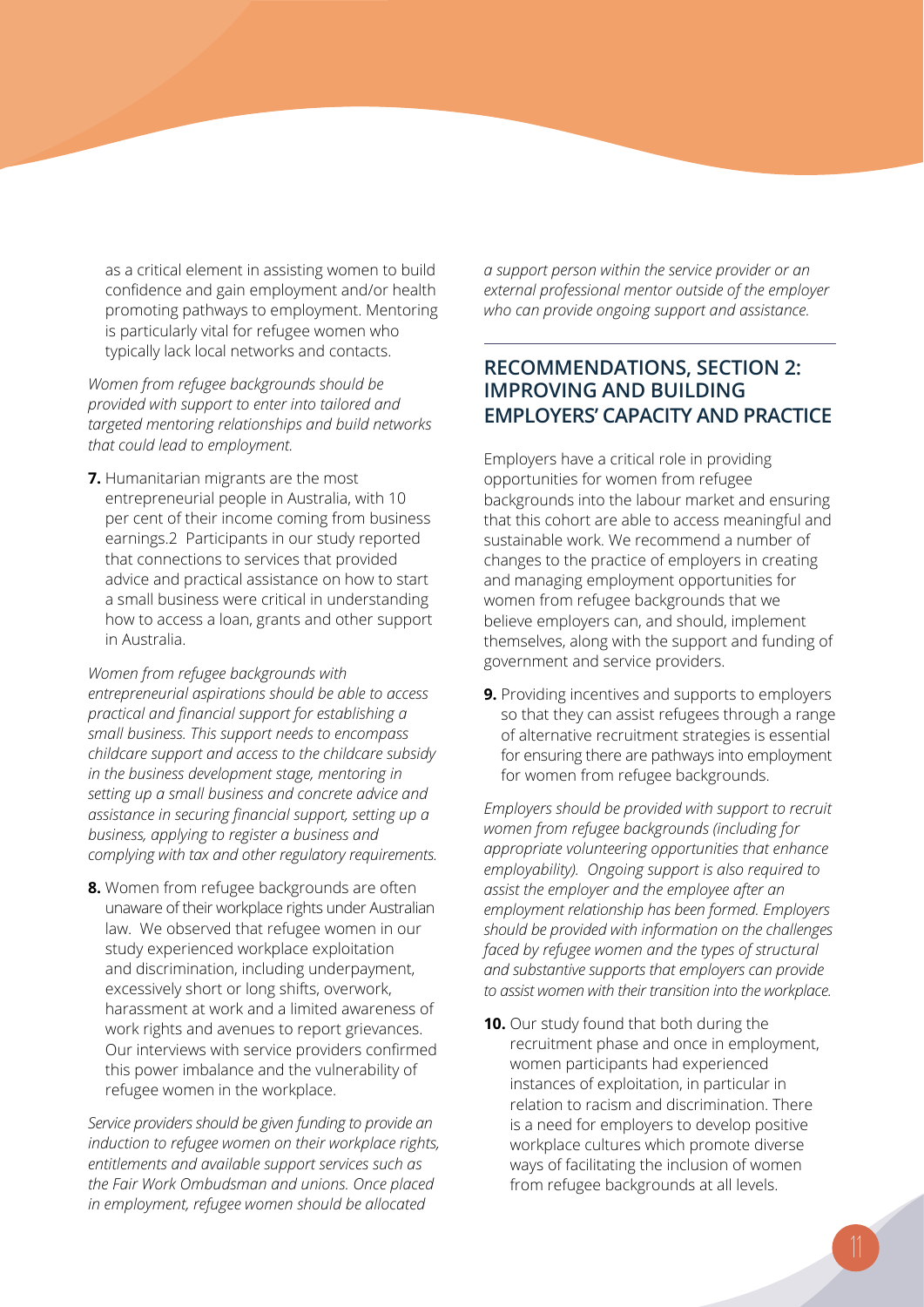

*Employers should be provided with training to assist in the recruitment and employment of refugee women from diverse backgrounds and to address exploitation, racism, discrimination and unconscious bias both in recruitment and ongoing employment, including for volunteers.*

**11.** Our study found that women from refugee backgrounds may need additional workplace and mental health support once in paid employment. Employers who developed policies and practices for integrating women from refugee backgrounds into the workplace and providing them with additional support reported better outcomes and more sustainable employment.

*Employers should be supported to develop concrete inclusion strategies for women from refugee backgrounds including buddy shifts, the use of interpreters, translating important documents into key languages, appropriate supervision and other supports to enable employees to upskill or develop their skills. This may also include flexible working policies which allow women to work from home or work short shifts in tandem with school hours, and access to culturally-safe wellbeing programs.*

### **RECOMMENDATIONS, SECTION 3: ADDRESSING REGULATORY AND POLICY CONSTRAINTS**

Third, we propose policy and regulatory reform to address the systemic barriers facing women from refugee backgrounds from engaging in paid work. Implementing these recommendations is the responsibility of government, as they would require legislative amendment and/or changes to public policy and practice.

**12.** Although there is general acceptance amongst policymakers that employment is an important aspect of the integration of refugees in Australia, there is no overall strategy on how to achieve this in practice. As our study and other research attests, refugees face substantial barriers in accessing paid employment and remaining in employment over time.

*Federal and state governments need to work together to develop a national refugee employment strategy which addresses the barriers to employment for refugees and provides strategic funding and support for initiatives that facilitate entry into the labour market.*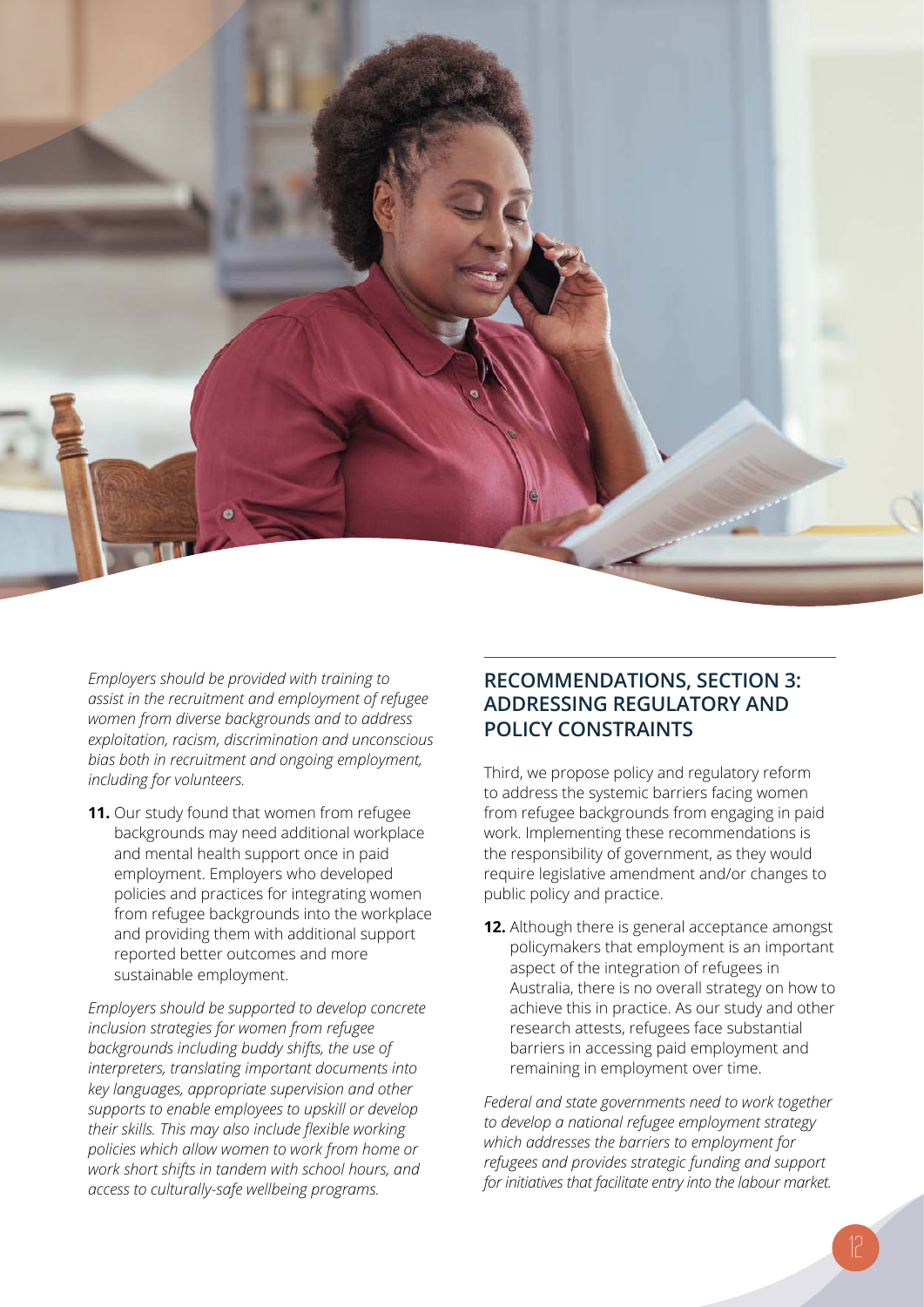*This strategy needs to account for the particular challenges faced by refugee women and develop specific plans to address this.*

**13.** In our study, women participants and service providers reported that Jobactive providers gave inadequate support that failed to overcome the myriad barriers facing women from refugee backgrounds in accessing work. They said that employment providers needed to provide individualised and personalised support that took into account their circumstances, including pre- and post-settlement factors and gender and culture-related issues.

*The Australian government should ensure that the New Employment Services Model (NESM) provides enhanced support to women from refugee backgrounds and that employment support service providers for refugees are experienced, culturally-safe organisations, and have appropriately trained staff and small enough case load numbers to ensure a personalised wrap-around service can be provided. Disincentives for providers in facilitating women into self-employment and for women in picking up small amounts of work need to be addressed. The new model needs to be evaluated, including from the perspective of refugee women and employers.*

**14.** Understanding where job vacancies exist, and which employers have a track record of successfully recruiting and employing women from refugee backgrounds is important for matching employers and prospective employees.

*The Federal government should fund the development of processes for facilitating connections between women from refugee backgrounds and prospective employers through creating and maintaining a database of refugee-friendly employers that might have positions available.* 

**15.** Our study found that temporary visas were a key barrier to employment, particularly because of limited and contingent work rights for those that arrived in Australia without a valid visa and restrictions on eligibility for employment support services, but also indirectly through impacts on mental health which subsequently affected employment options.

*The Federal government should review all visa arrangements for refugees and asylum seekers and should remove time limit restrictions and work conditions that restrict the ability of refugees and asylum seekers to engage in the labour market. The Federal government should provide clear pathways to permanent residency independent of employer sponsorship or periods of work.* 

**16.** Women participants in our study faced various barriers to accessing work, including stemming from their role as the primary carer for dependent children, difficulty in obtaining recognition for prior skills, qualifications and experience, and limited periods of eligibility for employment support.

*The Federal government should address structural impediments to securing meaningful and sustainable employment for women from refugee backgrounds. These include but are not limited to:*

- *• improving skills and qualifications recognition from overseas jurisdictions*
- *• providing access to appropriate social security supports to ensure women have the opportunities to pursue education and training that will expand their future employment opportunities*
- *• providing flexibility in any Centrelink obligations to seek employment to ensure that it is reasonable, considering the language, literacy and technological skills of the client and does not compromise the opportunities for refugee women to engage in education and training*
- *• ensuring that clients of NESM providers are correctly classified to receive suitable levels of support, or where relevant are supported to access an appropriate Disability Employment Service (DES) provider*
- *• facilitating greater access to childcare by improving access to childcare and out of school care places and reducing the cost of childcare for women from refugee backgrounds*
- *• extending eligibility for support programs, which is not time-bound and open to all refugees and asylum seekers*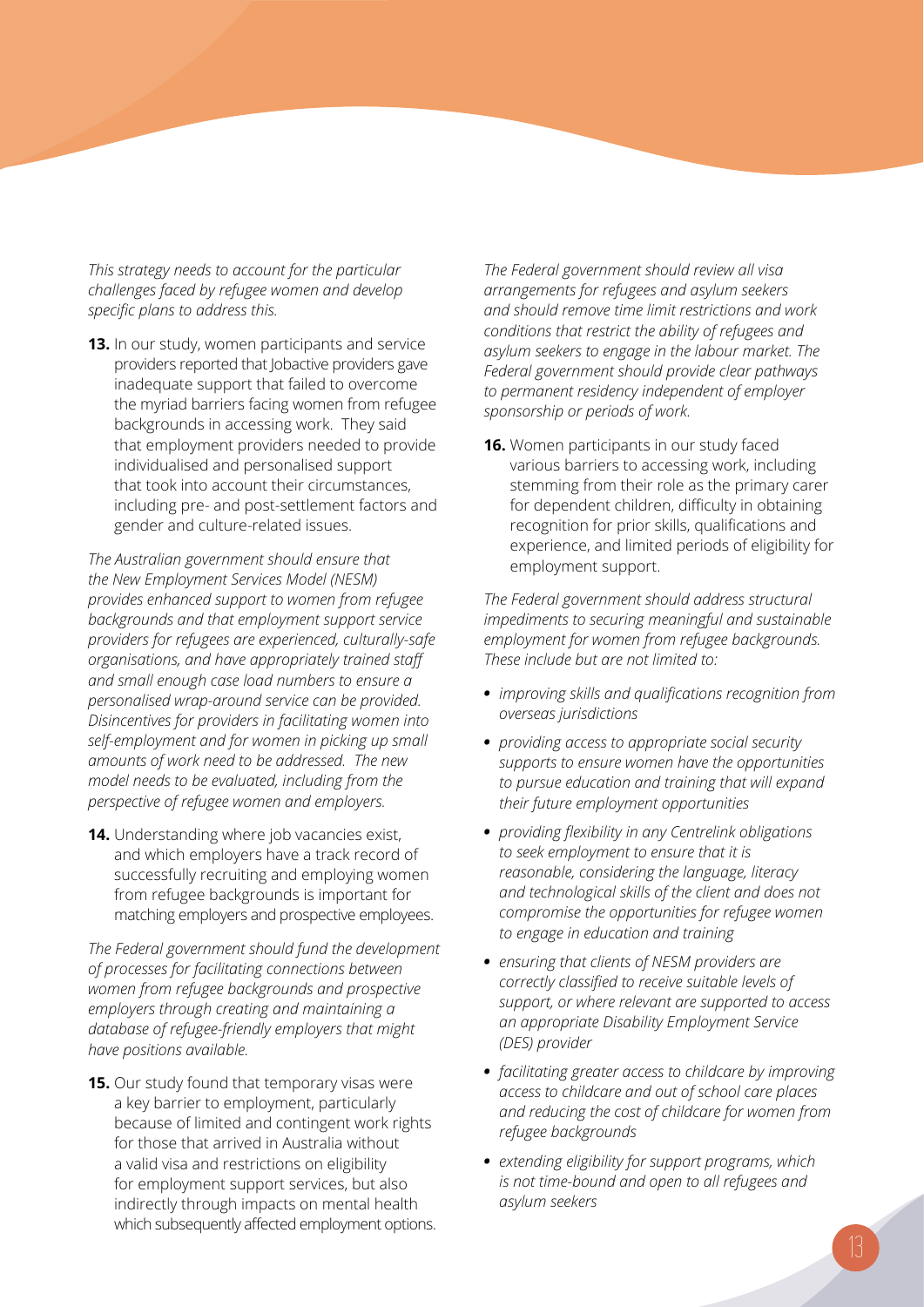### CONCLUSION

WITH REFUGEES FORMING SUCH A CRITICAL PART OF AUSTRALIAN SOCIETY, IT IS CLEAR FROM THE RESEARCH THAT THIS IS A TIME OF TREMENDOUS OPPORTUNITY FOR WOMEN FROM REFUGEE BACKGROUNDS AS AUSTRALIA REBUILDS ITS ECONOMY AND WORKFORCE AFTER THE UPHEAVAL OF THE COVID-19 PANDEMIC.

However, there is also a risk that they will be left behind without an explicit focus on supporting their participation in the workforce. A national refugee employment strategy and a range of other improvements to service provision, employer capacity building and regulatory and policy reform is required to build comprehensive, targeted, and personalised support for women from refugee backgrounds in all facets of their lives to ensure they can access genuine pathways to sustainable employment and wellbeing in Australia.